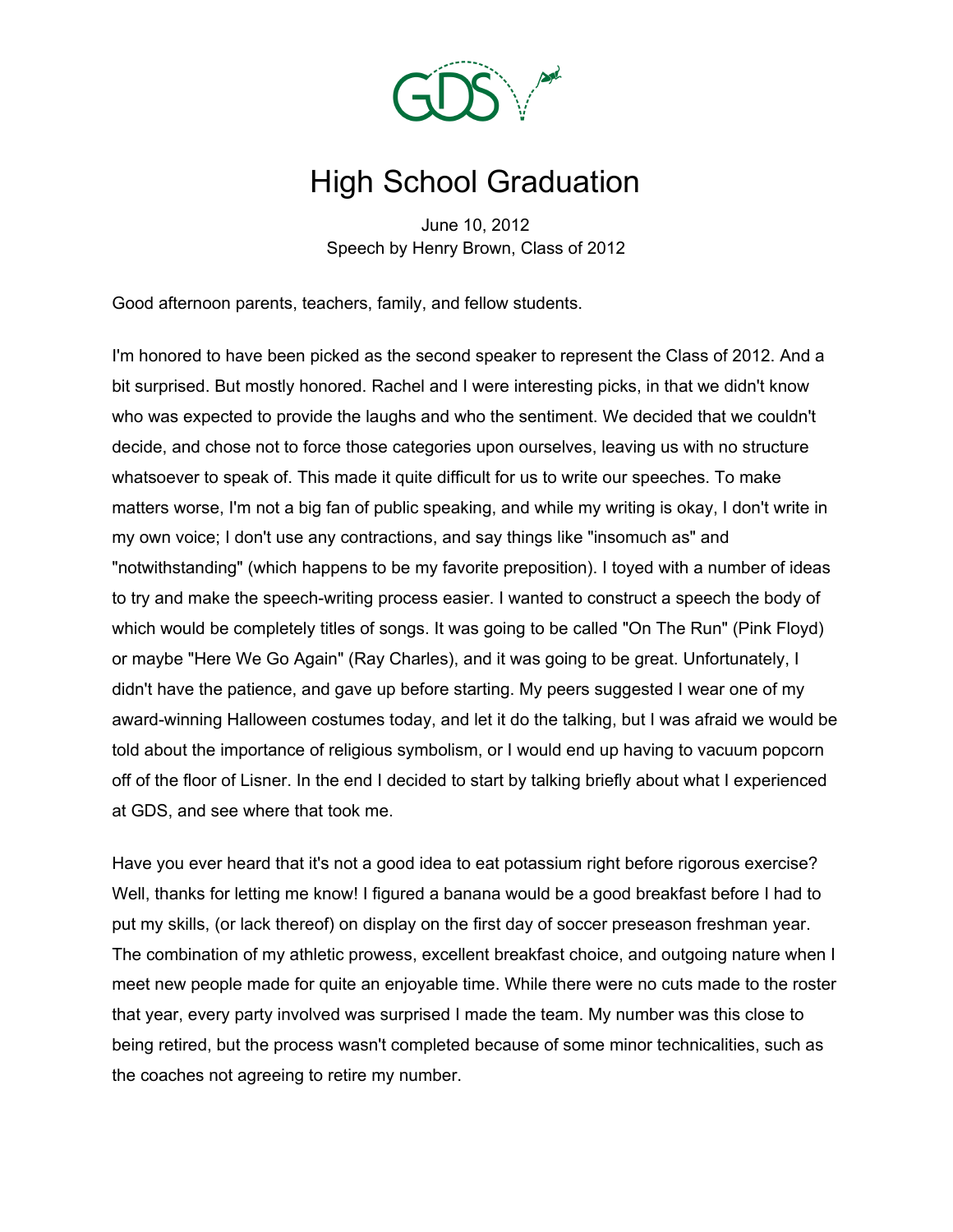After the season ended, I found it troubling to be leaving school at 3:30 every day, so I decided to commit my winter to theater. I attended the lights workshop, at which I knew there would be upwards of a dozen students, all of whom were fairly knowledgeable on the topic of lighting. As it turned out, I was the only one in attendance. Lighting was pretty fun, but I never meant to get so involved in theater. I tried out for the tennis team, notwithstanding my elders, who I looked up to in more ways than one, threatening to break my knees if I chose sports over theater. My "elder" was pretty convincing at 6' 7" or 6' 9" or whatever, so I tried to balance theater and tennis. Fortunately, (I guess,) I was even worse at tennis than I was at soccer, so I didn't offend anybody too much.

At the same time that I was committing all of my free time to theater, while trying to stay in the sports realm, as well as getting involved in the local and regional math teams, and moving into the world of visual arts, it became apparent what is so special about GDS.

It's not an easy thing to do to maintain strong grades or to stay awake and fully present in class when a student is delegating all of his time to each of four or five extracurricular interests. After all, each of us only has one "all of our time." However, you couldn't pick a better group of people at making the impossible happen than the class of 2012. Whether regarding the sports teams, the debate team, *It's Ac*, Quizbowl, language and culture clubs, math team, theater, or any of the other communities at GDS, our class' involvement was impossible to ignore. Part of the reason we were able to excel to such an extent was our ability to manipulate stress into a polished end product. No matter what endeavor we took on, we were able to produce amazing work knowing that the FReP or Senior Paper is due in less than a week; that tonight is opening night; that these are the MAC Championships, and now is the time to leave it all on the field. We can easily identify the adrenaline rush that comes from this realization, and we know what to do with it to make sure that we write a strong paper; put on an above-high-school level production; and become the MAC champs. We did all of these things and should be proud knowing that this is unique to GDS and that our class is especially productive in this manner. I'm comfortable saying that we're a pretty good group of kids, all around.

That's not to say that we didn't have our fair share of encounters with the administration. From music in the forum, to the possibility of offending the Mayans and their wonderful, rich culture with our run in theme, Tom & Karen seemed ever-present in our day-to-day affairs at GDS. However, I have to concede that when I tried to burn down the school with the fog machine,